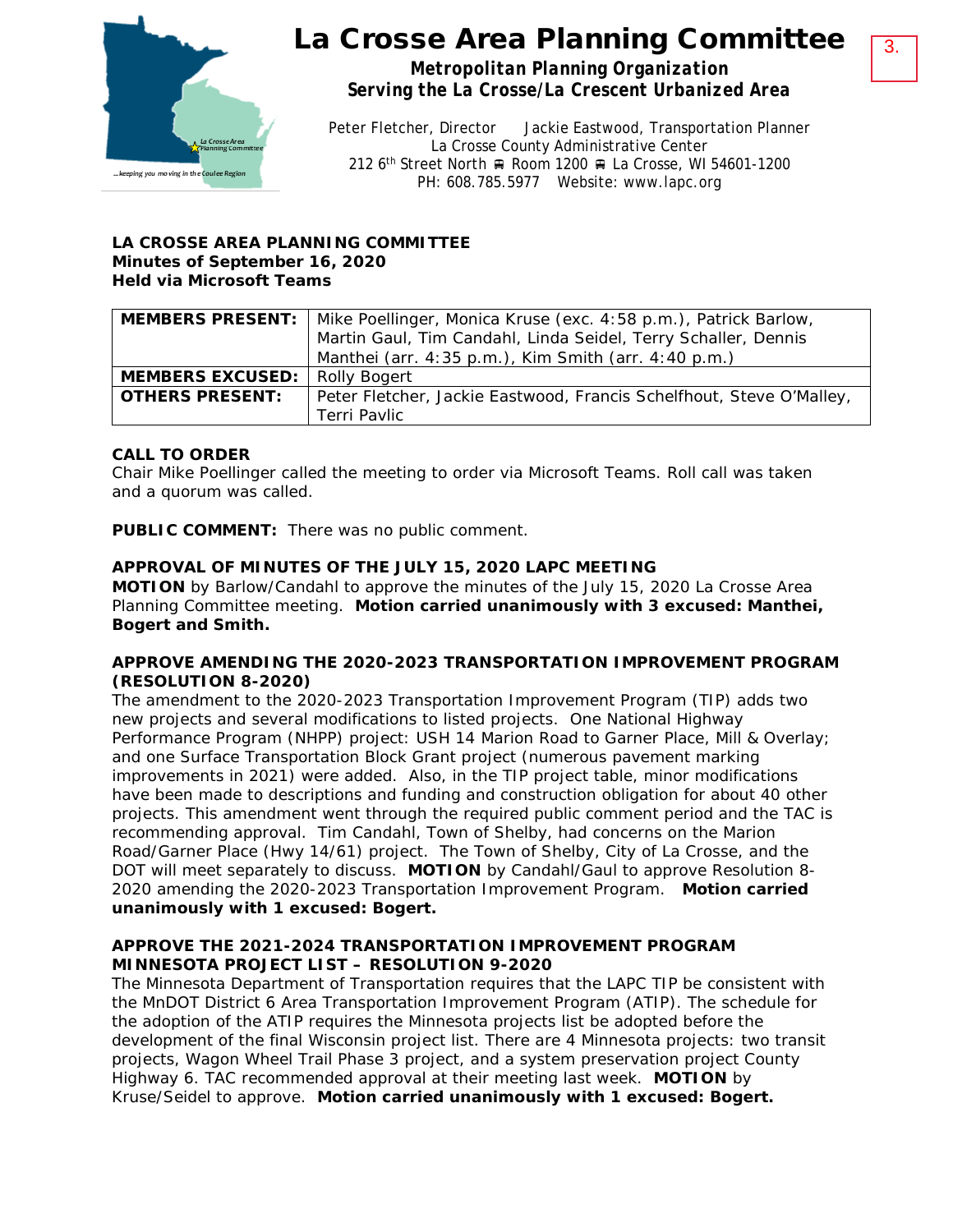

## La Crosse Area Planning Committee

*Metropolitan Planning Organization Serving the La Crosse/La Crescent Urbanized Area*

Peter Fletcher, Director Jackie Eastwood, Transportation Planner La Crosse County Administrative Center 212 6<sup>th</sup> Street North A Room 1200 R La Crosse, WI 54601-1200 PH: 608.785.5977 Website: www.lapc.org

#### **APPROVE THE UPDATE OF THE LAPC METROPOLITAN TRANSPORTATION PLAN, BEYOND COULEE VISION 2040 – RESOLUTION 10-2020**

The U.S. Department of Transportation regulations require the development and approval of a long-range transportation plan by the La Crosse Area Planning Committee (LAPC), acting as the Metropolitan Planning Organization. The plan must identify how the metropolitan area will manage and operate a multi-modal transportation system for a 20+ year planning period and must be updated every 5 years. The LAPC Metropolitan Area Transportation Plan, *Beyond Coulee Vision 2040*, supports the development of an integrated intermodal transportation system that facilitates the efficient movement of people and goods and meets the requirements of the metropolitan transportation plan. This is an interim update and needs to be approved prior to September 17, 2020. Goals/vision were carried forward and not revised. Various plan information and chapters have been posted and available for comment since May 2020. Official public notice and opportunity for public input opened on August 17, 2020. During the public comment period numerous comments were received from 8 different agencies and addressed. The TAC had a public meeting last week and was another opportunity for comments. **MOTION** by Barlow/Gaul to approve. **Motion carried unanimously with 1 excused: Bogert.**

#### **DISCUSSION OF NEW MEMBERSHIP (DUES PAYING) TO THE LAPC**

Peter Fletcher has been meeting with "dues paying members" of the LAPC, as well as nonpaying members. There are currently 10 dues paying members of the LAPC, out of a total of 16 municipalities. Peter met with the Town of Holland in August and they are considering becoming a dues paying member and joining the LAPC in 2021. The process for adding new members requires modifying intermunicipal agreements and bylaws. We would also need Federal Highways determination if a re-designation would be required. Re-designation of an MPO is required whenever the existing MPO proposes to make a substantial change in the proportion of voting members. Re-designation of an MPO serving a multistate metropolitan planning area requires agreement between the Governors of each state. If the Town of Holland decides to join, we would follow up with DOTS and Federal Highways. Peter indicated that it would be helpful in seeking FWHA approval for the LAPC to be on record supporting adding new dues paying members to the LAPC. **MOTION** by Gaul/Seidel to reflect that the La Crosse Area Planning Commission supports adding new dues paying members. **Motion carried unanimously with1 excused: Bogert.** 

#### **DIRECTORS REPORT**

- 1. Three projects were awarded Transportation Alternative Program (TAP) funding through WisDOT: La Crosse Safe Routes to School Plan and both the STH 16 Trail connection and the La Crosse River Bridge ped/bike bridge along Hwy 16 near West Salem. This is a very competitive grant process. There is \$14.5m available statewide and 28 projects awarded statewide. La Crosse County received \$1.5m or just over 10% of the TAP grant funding. Peter noted that if local municipalities are pursuing TAP grant funding, his department will help with the applications.
- 2. Budget: this will be discussed at next month's meeting. State and federal funding for the MPO planning program for the most part stayed the same as last year. Due to COVID, we will reduce member dues by approximately 25% for each community. Local studies will remain the same but any overruns or extra costs, the LAPC will not cover as in the past.